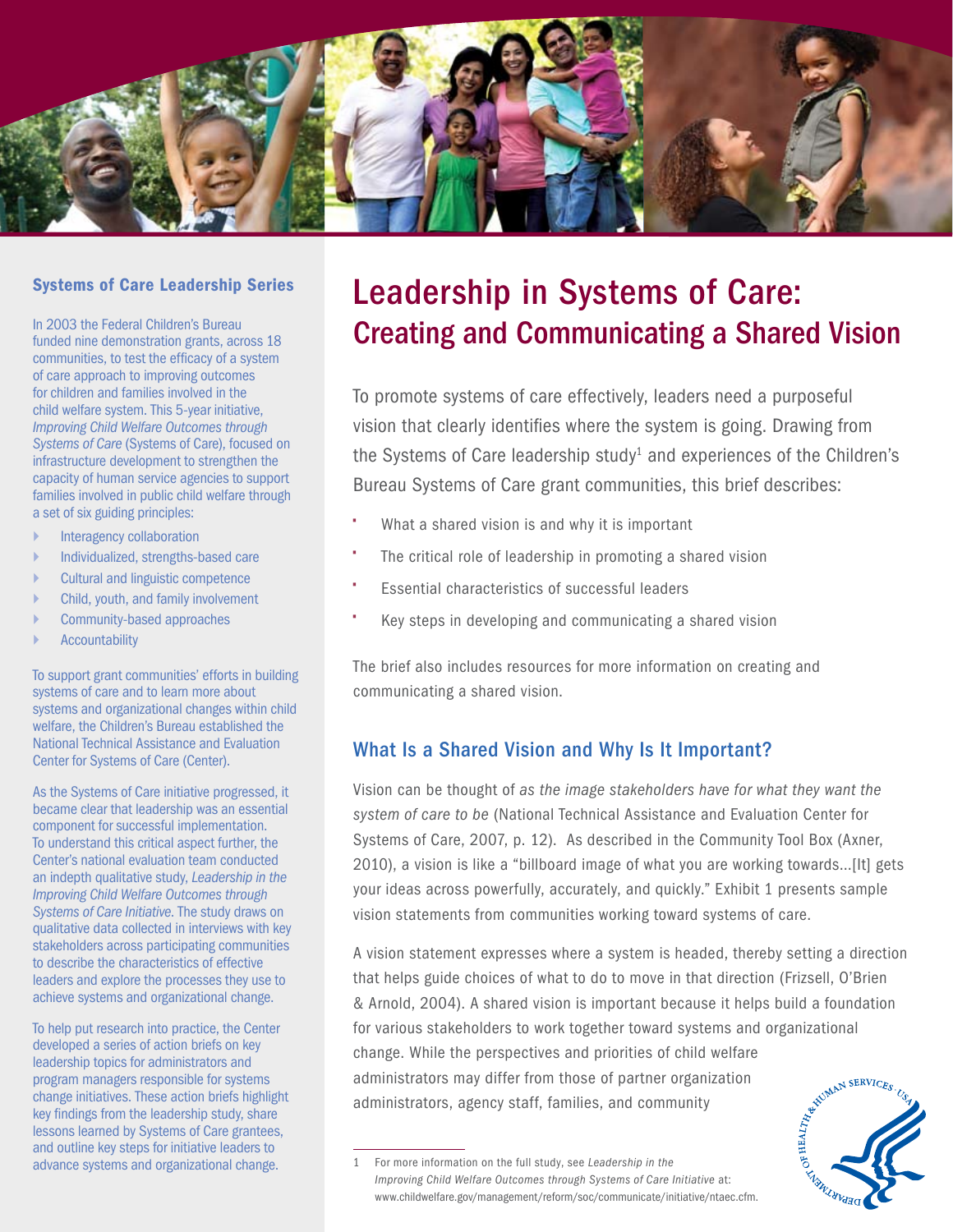#### Exhibit 1: Sample Systems of Care Vision Statements

"Keeping our children safe through healthy families and strong communities."

*– Jefferson County System of Care (Colorado)* "We envision a future where all children and families we come in contact with can access coordinated services that contribute to their social, educational, cultural, and economic development within their neighborhood. We are working with communities to create a city in which people and systems with different strengths and perspectives work together for the safety of children and families."

*– CRADLE in Bedford-Stuyvesant: A Systems of Care Initiative (Brooklyn, NY)*

members, a shared vision can help all stakeholders understand where their interests intersect and where there is common ground. A shared vision provides a focal point around which strategic plans can be developed. Moreover, a strong shared vision can motivate and inspire action toward common goals that support the vision.

## The Critical Role of Leadership in Promoting a Shared Vision in Systems Change

Vision is a key component of leadership that contributes to successful transformation of an organization or broader system (Hornberger, Martin & Collins, 2006; Kotter, 1995). The national evaluation of Systems of Care (National Technical Assistance and Evaluation Center for Systems of Care, 2010) confirmed what other studies of systems change have long found—that leadership is essential for setting the stage for and advancing a new strategic direction.



The Systems of Care initiative charged grant communities with changing the way business was conducted and forging a new future that focused on systems of care principles. This required several fundamental changes, among them that child welfare agencies collaborate with other agencies to offer community-based and culturally relevant services tailored to individual needs and strengths of children and families. Moreover, a transformative shift occurred in providing families involved in the child welfare system with a voice in planning and decision-making processes. To overcome resistance to these changes and successfully implement Systems of Care, dedicated leaders were needed to guide the direction of the initiative and keep staff motivated to work toward a new way of thinking about child welfare.

"Without a sensible vision, a transformation effort can easily dissolve into a list of confusing and incompatible projects that can take the organization in the wrong direction or nowhere at all."

*– Kotter, J. (1995). Leading Change: Why Transformation Efforts Fail, p. 63*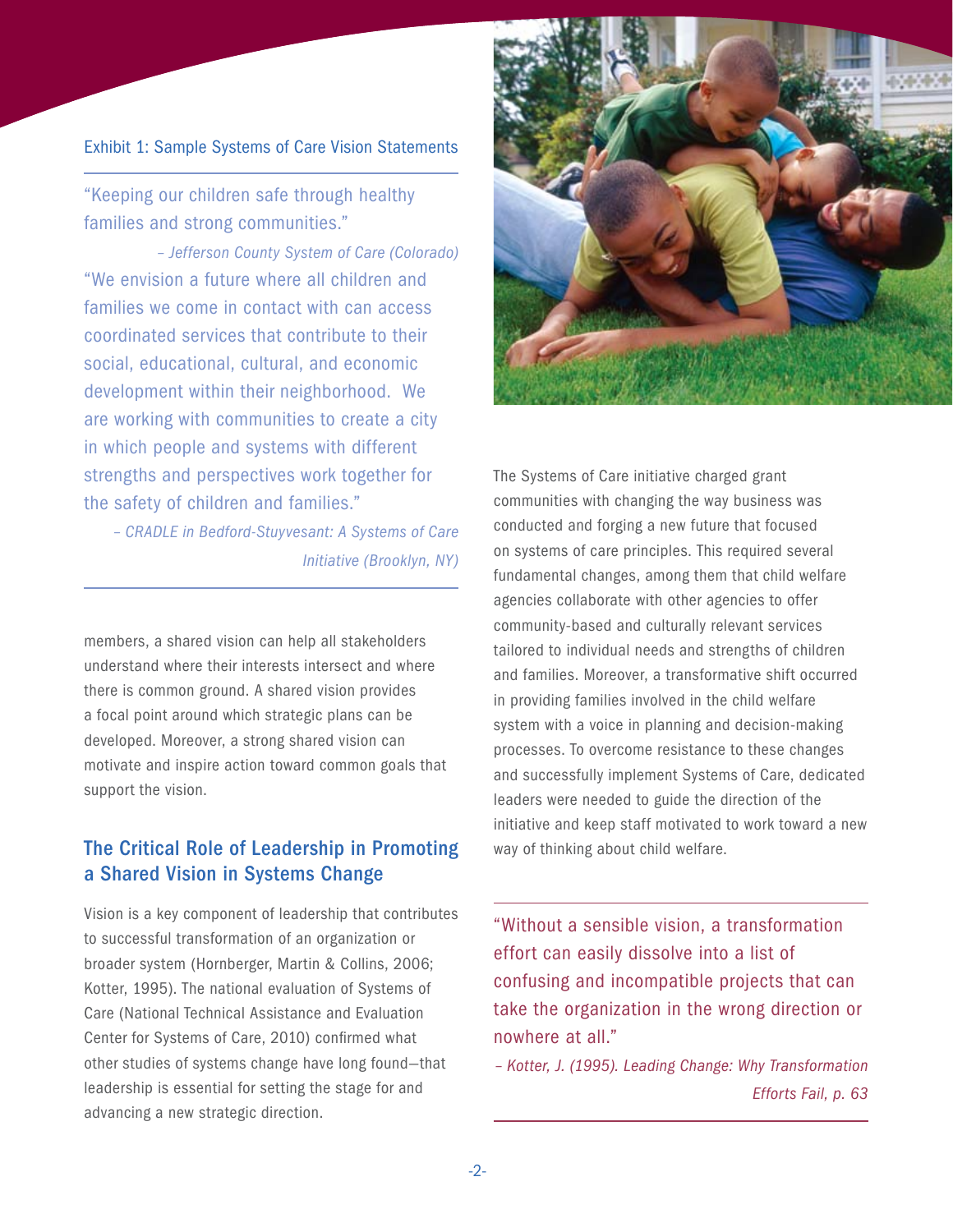The systems of care principles and underlying values serve as a foundation for a shared vision. It becomes the job of the leader to articulate those principles and then have stakeholders frame them to fit their particular communities. Leaders must communicate the vision to internal and external stakeholders, articulate the benefits that will come as a result of achieving the vision, and inspire others to translate the vision into reality.

## Essential Characteristics of Successful Leaders

Systems of Care stakeholders identified several characteristics or qualities that contributed to effective leadership, particularly as it related to creating and communicating a shared vision:

- Ability to listen. Listening is a vital part of leadership and building a vision that is meaningful to a broad base of stakeholders. Successful Systems of Care leaders aimed at understanding people's points of view on what was and was not working in child welfare, as well as what they would like to see. They then explored ways to align the vision and plans with stakeholder values. This approach helped leaders determine how Systems of Care was relevant and beneficial to these individuals and their organizations, an important step for garnering commitment to work toward the vision.
- **Flexibility.** Effective leaders needed to be flexible and make adjustments as necessary, particularly when a particular aspect of a plan was not evolving successfully. In the process of implementing systems change, leaders typically had to revise their action plans to achieve their goals.
- Perseverance. While flexibility was important, leaders also had to show perseverance by keeping the guiding vision and goals in mind. One leader acknowledged that in the process of creating



systems change, "there will be push back and it may seem easier to change the course…[However] an effective leader is strong in his or her position, knows what is important, and is willing to do whatever it takes to get [the vision] done."

- **Credibility.** Stakeholders asserted that for the vision to be achieved, leaders must have credibility. Steadfast leaders were viewed as credible, as were leaders who were honest and openly acknowledged problems or challenges. Leaders also must be comfortable making decisions.
- Resourcefulness. Stakeholders indicated that leaders must be willing to use available resources and balance budget and staffing restraints, which sometimes requires appealing to partners for support or exploring grant opportunities to achieve the vision.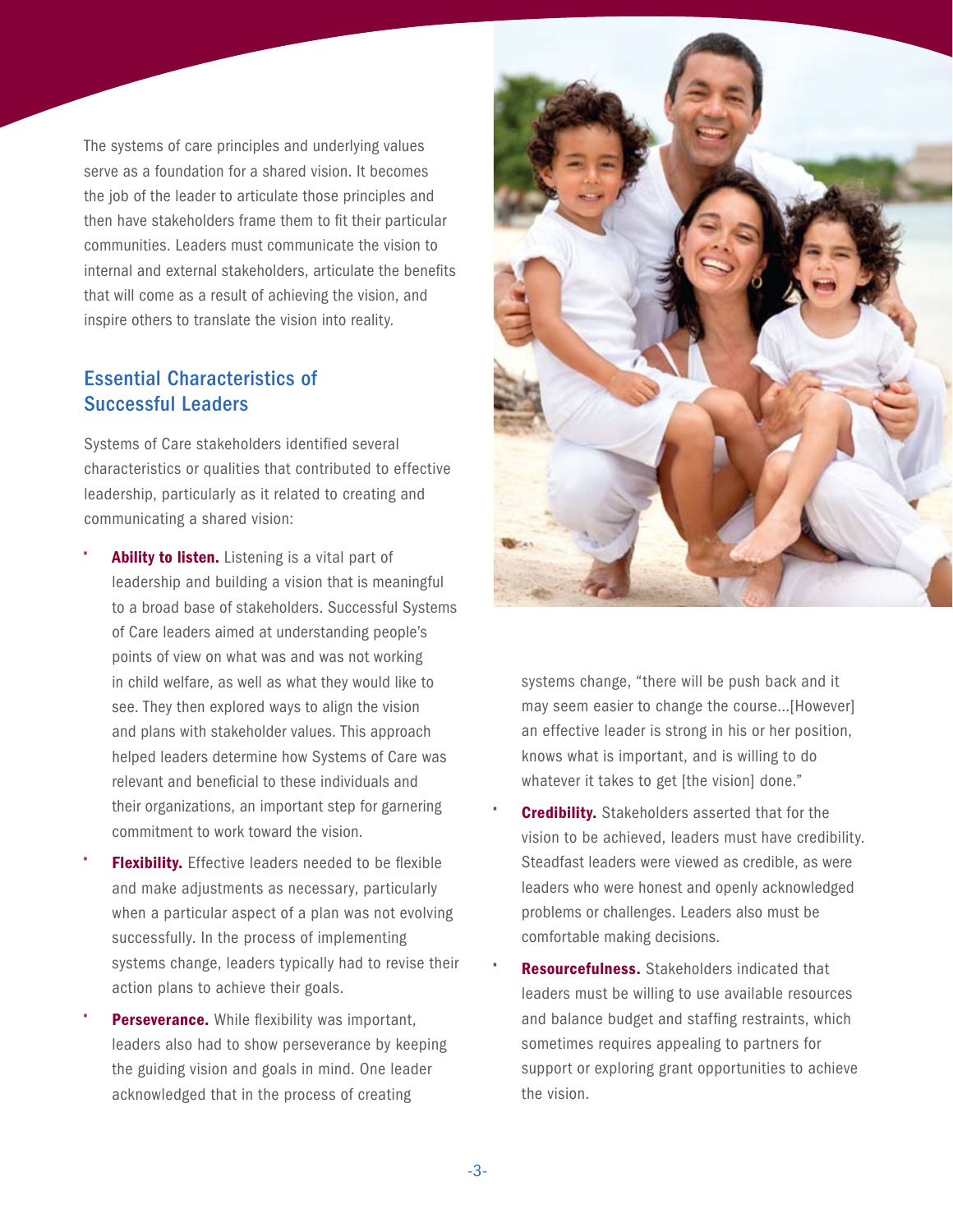

#### Exhibit 2: Key Steps in Developing and Communicating a Shared Vision

## Key Steps in Developing and Communicating a Shared Vision

The experiences of the child welfare agency–led Systems of Care communities point to six key steps for developing and communicating a shared vision (see exhibit 2).

## Step 1: Work With Stakeholders to Define the Vision

Soliciting input for the vision statement through an inclusive process is essential to ensuring credibility and buy-in. Successful leaders begin by listening to people's hopes and dreams for the system and then framing them in a way that all stakeholders can see themselves in the resulting vision statement. A variety of communication vehicles—such as individual interviews, focus groups, surveys, and town hall meetings—can be used to solicit input for the vision statement.

During the startup phase of the Children's Bureau Systems of Care initiative, leaders confirmed the importance of working with a broad base of stakeholders to develop a shared vision that reflected the systems of care principles. Some leaders at the child welfare agency administration level started with their own vision for the initiative but soon recognized

the importance of bringing together other stakeholders to define the vision and then develop a strategic action plan for moving forward. In planning meetings, several leaders included top-level child welfare agency staff, program staff, family members who had been involved in the child welfare system, and interagency collaborative partners to develop the vision for the Systems of Care initiative in their communities. Through their participation, family and community members played important roles, sharing their experiences, and provided input to inform and support the visioning process. Stakeholders noted that when people believe their views are important and connected to a common goal, they are more likely to feel a part of the vision and be willing to work to achieve the initiative's goals.

"A vision is effective only if it is shared by those who are necessary to its implementation. In most cases, that means that the articulation of vision must be a negotiated process in which those who will implement the vision will have a voice."

*– Garner, L. (1989). Leadership in Human Services: How to Articulate and Implement a Vision to Achieve Results, p.19.*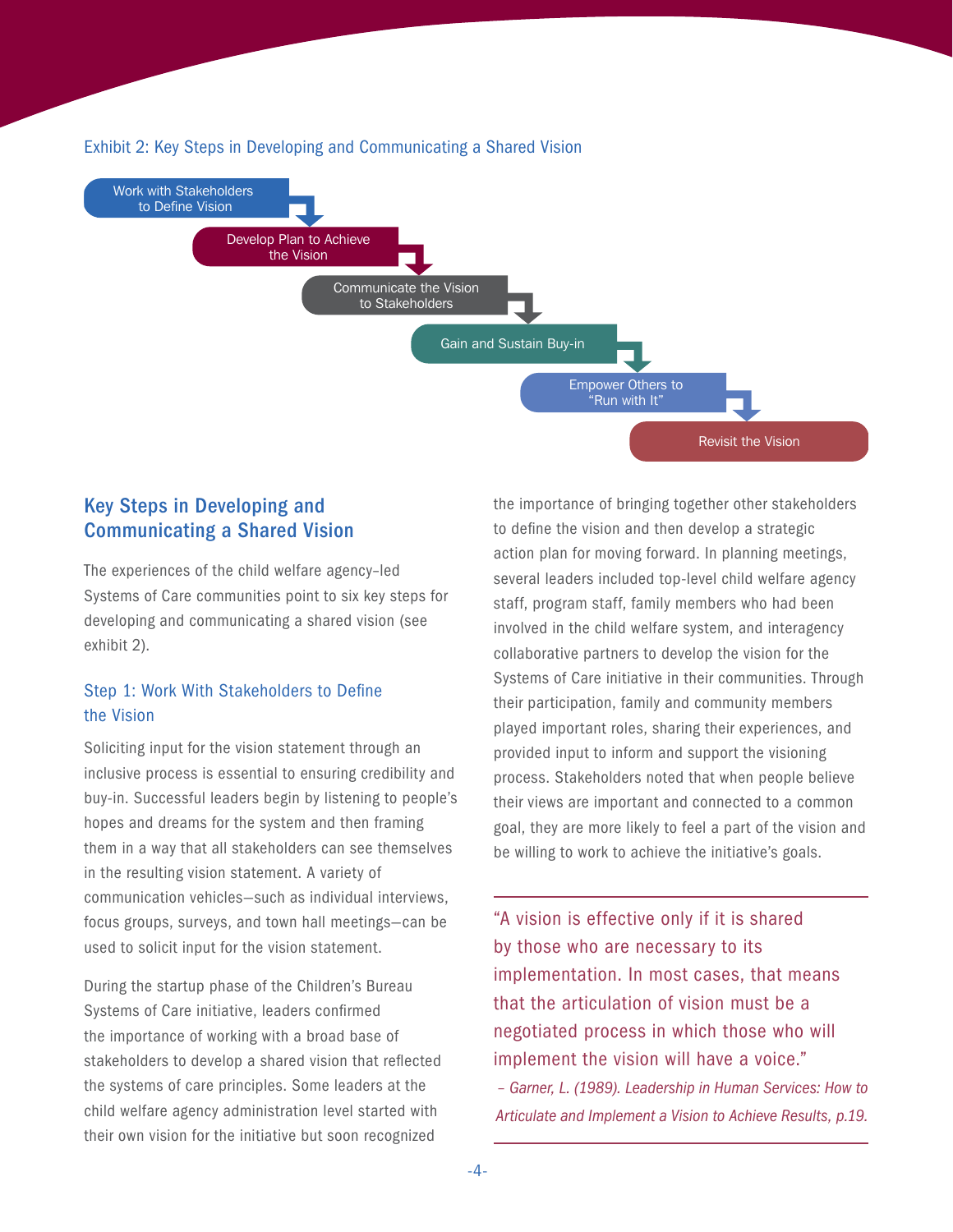Systems of Care leaders aligned their vision with the mission and underlying values of the child welfare agencies, as well as those of other participating organizations, which generally relate to helping children and families. A clearly communicated vision statement tied to helping children and families can reinforce the underlying purpose of systems of care and help motivate stakeholders. In fact, given a list of potential contributors to success, community collaborative members reported that the greatest facilitator for Systems of Care work was that "partners have the needs of children and families in mind" (National Training and Technical Assistance Center for Systems of Care, 2010, p. 29).



"A leader must begin by explaining the vision and organizing the plan into small pieces, providing a roadmap so staff can understand how to achieve the vision."

*– Systems of Care Project Director*

#### Tip From the Field

Consider neutral consultants to facilitate visioning meetings. Leaders who brought in outside consultants found that because the consultants were external to childand family-serving systems, they could engage meeting participants in interactive problem solving and facilitate a neutral environment where participants could ask difficult questions and confront assumptions.

#### Step 2: Develop a Plan to Achieve the Vision

After Systems of Care communities defined their visions, the leaders, in conjunction with stakeholders, developed strategic plans that outlined how they intended to achieve them. Plans include the strategies and activities to be undertaken to support the vision and achieve related goals and objectives (see exhibit 3 for definitions of strategic plan elements). Strategies might include, for example, interagency communication mechanisms, policy and practice changes, and trainings. In addition to laying out a clear and realistic process to follow, a well-designed plan helps to track progress and measure results.

#### Tip From the Field

Use logic models. Logic models can be powerful tools to illustrate how a community intends to reach its vision. Logic models delineate the various activities required to bring about change and the relationships between planned activities and anticipated short-term and long-term outcomes. Reviewing the logic model with project stakeholders helps to ensure consistent expectations and helps assess results against expectations. As one Systems of Care evaluator advised, "Identify goals and benchmarks for success and track progress…communicate all this to everyone involved…Make sure what you are measuring is what you are doing, not what you hope to effect later."

#### Step 3: Communicate the Vision to Stakeholders

Stakeholders reported that routine communication with staff members and partners was vital to keep stakeholders focused on the end goal and ensure the success of the Systems of Care initiative. To communicate their vision, Systems of Care leaders followed various strategies, including presentations and discussions at internal staff and interagency meetings,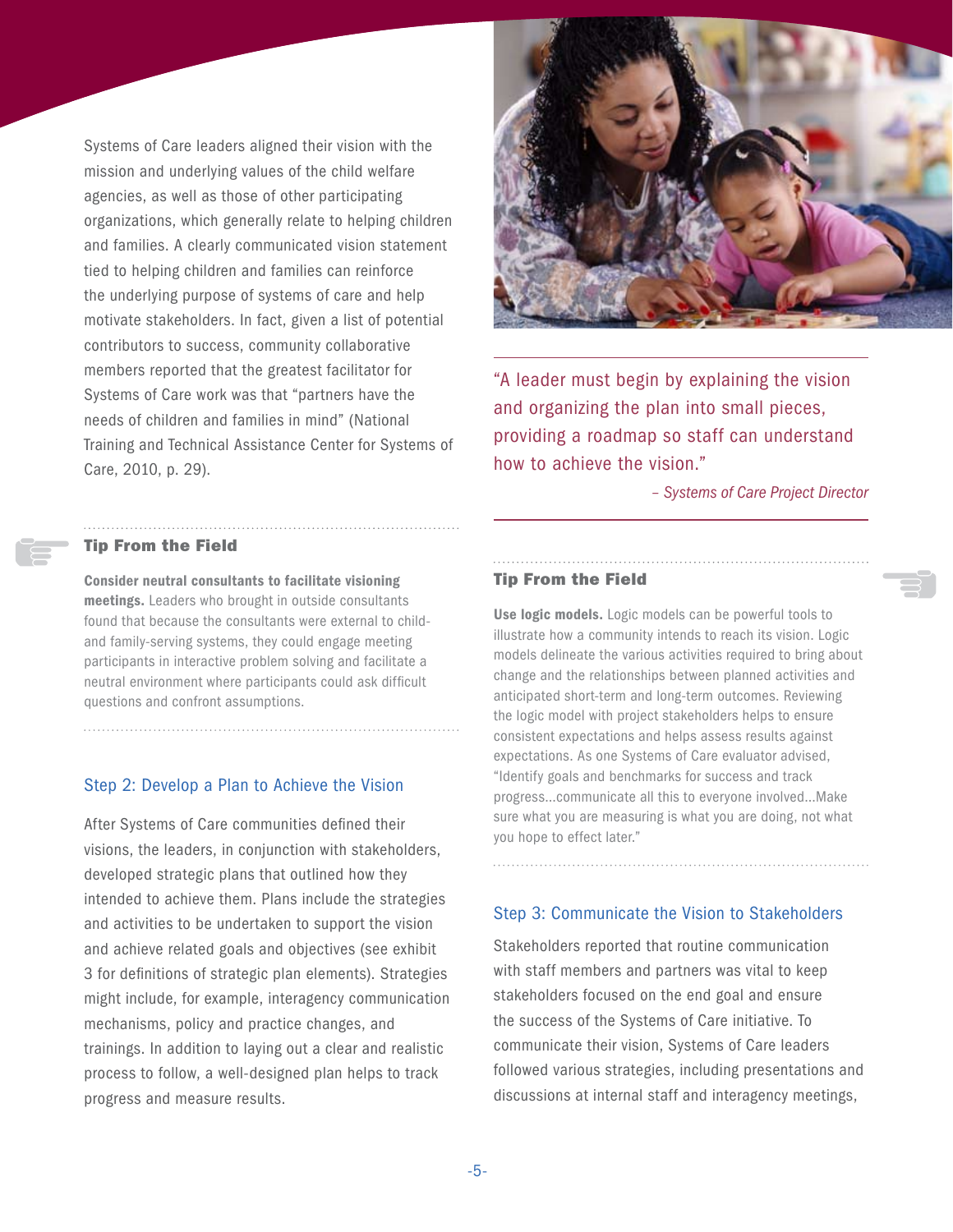and using newsletters, Web sites, and internal and external e-mail communication. Leaders also went into the community to share the initiative's vision at community meetings and functions. As recommended in the literature on leadership (for example, Collins, Lowe & Arnett, 2000), leaders opted to communicate their messages regarding the new strategic direction multiple times through various channels.

#### Tip From the Field

Create a shared language. The Systems of Care initiative provided a set of guiding principles that stakeholders could use to create a shared language. Using the same words can enhance communication and collaboration among various players, while jargon and acronyms can confuse stakeholders. As Heifetz et al. (2009, p. 9) explain, "When people begin to use the same words with the same meaning, they communicate more effectively, minimize misunderstandings, and gain the sense of being on the same page, even while grappling with significant differences on issues."

#### Step 4: Gain and Sustain Buy-In

Systems of Care leaders must spend time generating buy-in and support from agency staff, partners, youth and families, and community members. Their relationship building and communication skills are very important. Leaders recommended a participatory management style through which staff, interagency partners, and families feel comfortable approaching leaders directly with questions, concerns, or possible problems, and contributing to potential solutions.

Strategies for generating buy-in include soliciting feedback from people at all levels about the initiative's vision and implementation, promoting the initiative at internal and external meetings, and hosting training sessions about the guiding principles. Joint training sessions among child welfare and partner agency staff were helpful not only as opportunities to learn about systems of care principles, but also for staff to learn about each other's work and build a foundation

#### Exhibit 3: Strategic Plan Elements

#### Vision

The image stakeholders have for what they want the system of care to be.

#### **Mission**

The purpose of the system of care.

#### Goals

Achievements planned for the coming years that support the vision, mission, and systems of care principles from a strategic perspective.

#### **Objectives**

Specific targets that indicate goals are being achieved.

#### Action Items/Strategies

Steps to be taken to progress toward goals.

#### **Outcomes**

Quantifiable or measurable results of actions.

#### *– National Technical Assistance and Evaluation Center for Systems of Care. (2007). Systems of Care: A Guide for Strategic Planning, p.12.*

for collaborative efforts. In addition, Systems of Care project directors generated buy-in for the initiative by meeting one-on-one with staff members and other key stakeholders. The meetings resulted in staff and others recognizing the project directors' passion and commitment to systems of care and feeling valued in the work.

Leaders emphasized the importance of finding champions of the initiative to help bring others on board with the vision. Internal champions help legitimize the initiative for agency staff, while external champions do the same for partners. As one Systems of Care director advised, "Until your system of care is in policy and practice, you need champions…Ask yourself who are the key people you need to make this work, and then go talk to them and help them see that they have a role in the system of care."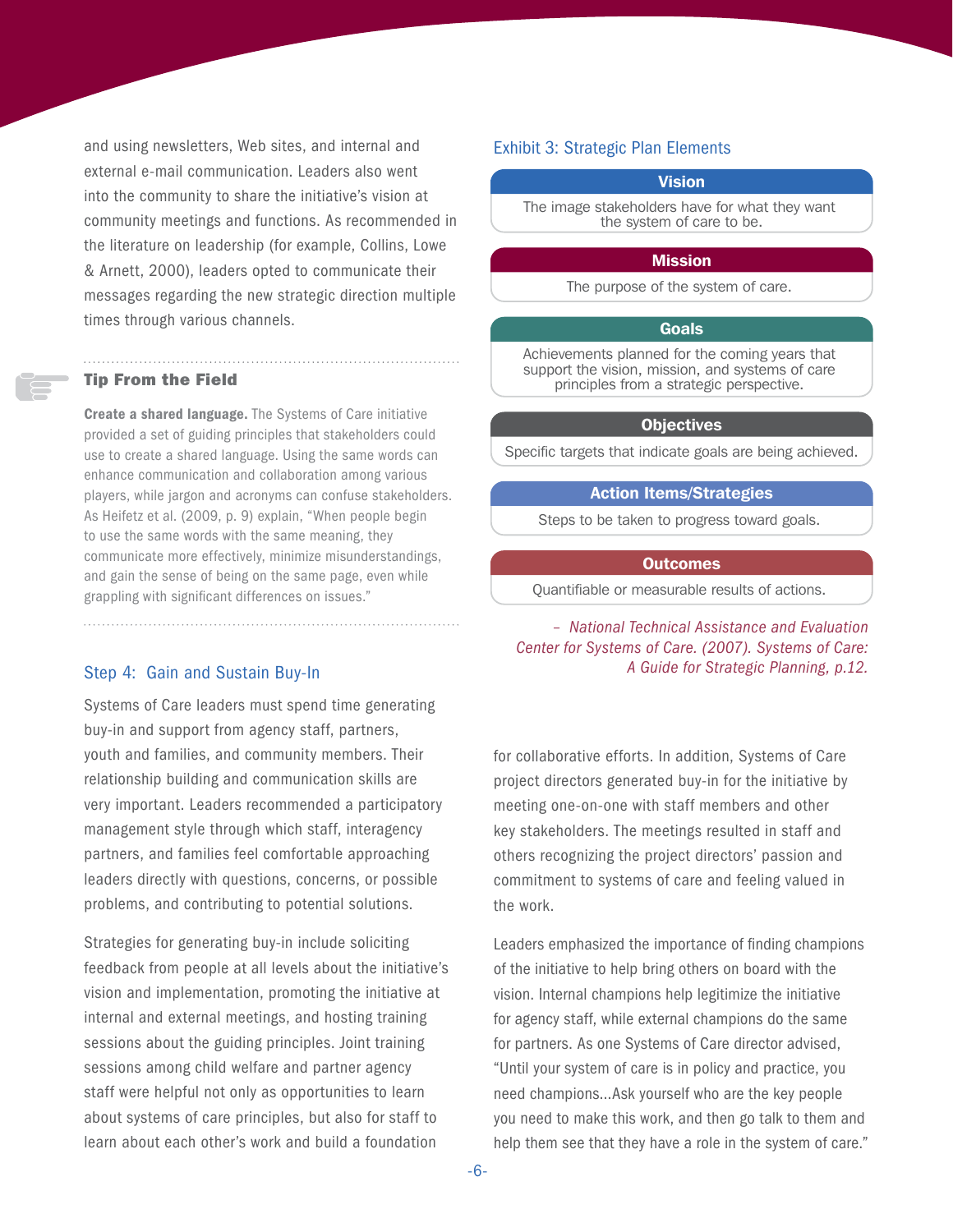"The leader should identify the right people to help bring the vision to life. These people can be internal or external to the organization, as long as they share a similar passion... Support from champions of the initiative will challenge resistance and help promote the vision."

*– Systems of Care Project Director*

#### Tip From the Field

Involve supervisors and front line staff. Systems of Care leaders recognized that supervisors and frontline staff are the "lynch pins" for integrating systems of care principles into practice and enhancing services for children and families. One child welfare agency leader who spent a lot of time conducting "meet and greet" type meetings with supervisors explained that "very few things happen within the child welfare agency without supervisors influencing the work."

#### Step 5: Empower Others to "Run With It"

Several leaders saw their role as starting the visioning and planning processes and then providing their staff and other stakeholders with the support and resources they needed to carry out the work. In most cases, leaders did not feel they needed to make every decision and solve every problem. In fact, it was quite the contrary. They allowed committees and subcommittees to tackle important issues, while providing support and encouragement to enable the work to take place. This approach empowered stakeholders and encouraged them to take ownership.

"[Our leader] made us feel like this is our plan as an organization, not just the leader's plan." *– Systems of Care Stakeholder*



#### Tip From the Field

Recognize short-term successes. Recognizing successes and acknowledging people's contributions to Systems of Care efforts can help keep stakeholders motivated, particularly when roadblocks and challenges arise.

#### Step 6: Revisit the Vision

Given that systems change is difficult and long-term work, and participants undergo peaks and valleys in terms of successful implementation, it is important that initiative leaders routinely return to the shared vision and re-emphasize the underlying purpose of building a system of care to help children and families. As explained by Heifetz and Linsky (2002, p.15), "To sustain momentum through a period of difficult change, you have to find ways to remind people of the orienting value—the positive vision—that makes the current angst worthwhile."

Revisiting the vision will serve to reaffirm where the community is headed as well as its collective progress in getting there. Assessing and communicating progress will be easier when the community has identified specific goals and measurable objectives related to the vision.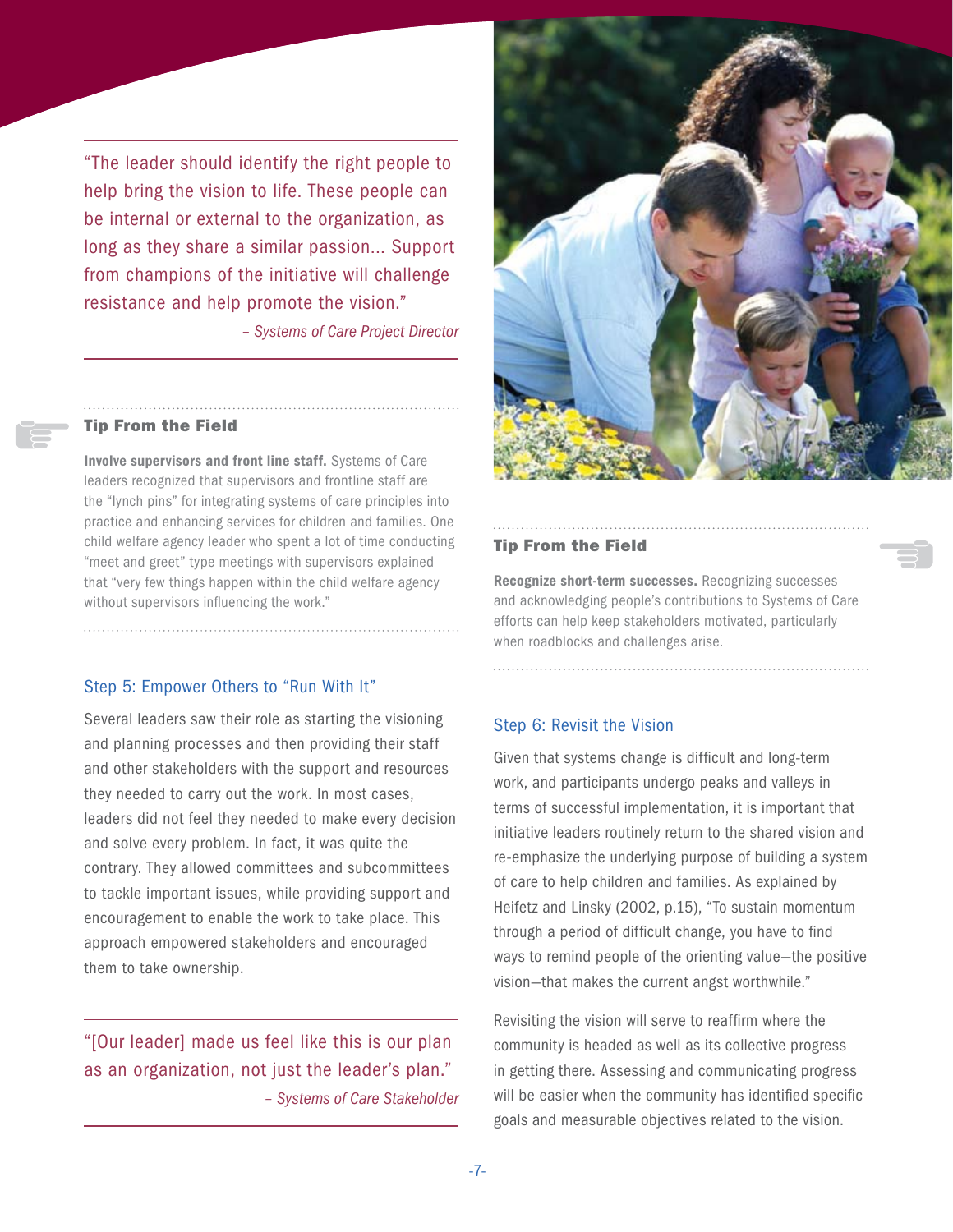#### Tip From the Field

Schedule time to reflect on the vision and assess progress toward achieving related goals. Annual conferences and strategic planning retreats can be valuable opportunities to assess whether activities are still on course, and to make needed modifications and plans for subsequent years. In addition, they can provide staff with validation of the work they have done and serve as a morale boost for continued efforts.

### **Conclusions**

An essential early step in leading a Systems of Care initiative, or any systems change, is creating and communicating a clear vision. Leaders of systems change should dedicate considerable time to working with stakeholders to develop a shared vision for what they are working toward, and then communicate that vision over and over again through many different venues. Throughout the life of a Systems of Care initiative, leaders should continually solicit feedback to ensure consensus on the vision for change. In consultation with stakeholders, leaders should develop a strategic plan for implementing the vision, specifying clear goals, objectives, and strategies. The vision and strategic plan will then form a springboard to direct ongoing Systems of Care activities and provide motivation in overcoming the obstacles to success.

## Shared Leadership: Multiple Roles in Creating and Communicating Vision

Representing a collaborative approach, also known as shared leadership, leadership structures within Systems of Care communities encompass both formal and informal leaders. Each type of leader can play an important role in creating and communicating a shared vision for the initiative:

- Agency leaders. Child welfare agency administrators and their interagency partners often set the tone for the Systems of Care initiative and contribute to development of the vision by aligning it with the various agencies' missions.
- **Project directors.** Systems of Care project directors are typically responsible for the dayto-day aspects of planning and implementing the initiative. As spokespersons for the initiative, they impart the vision to internal and external stakeholders. They oversee various activities that support achievement of goals and objectives related to the vision.
- **Managers and supervisors.** Champions within the child welfare agency help garner support for the vision among frontline staff, and help mitigate resistance to change.
- **Family and community members.** Families who were previously involved in the child welfare system, and other community members, take on informal leadership roles and provide important perspectives in defining a vision and devising strategies to achieve it.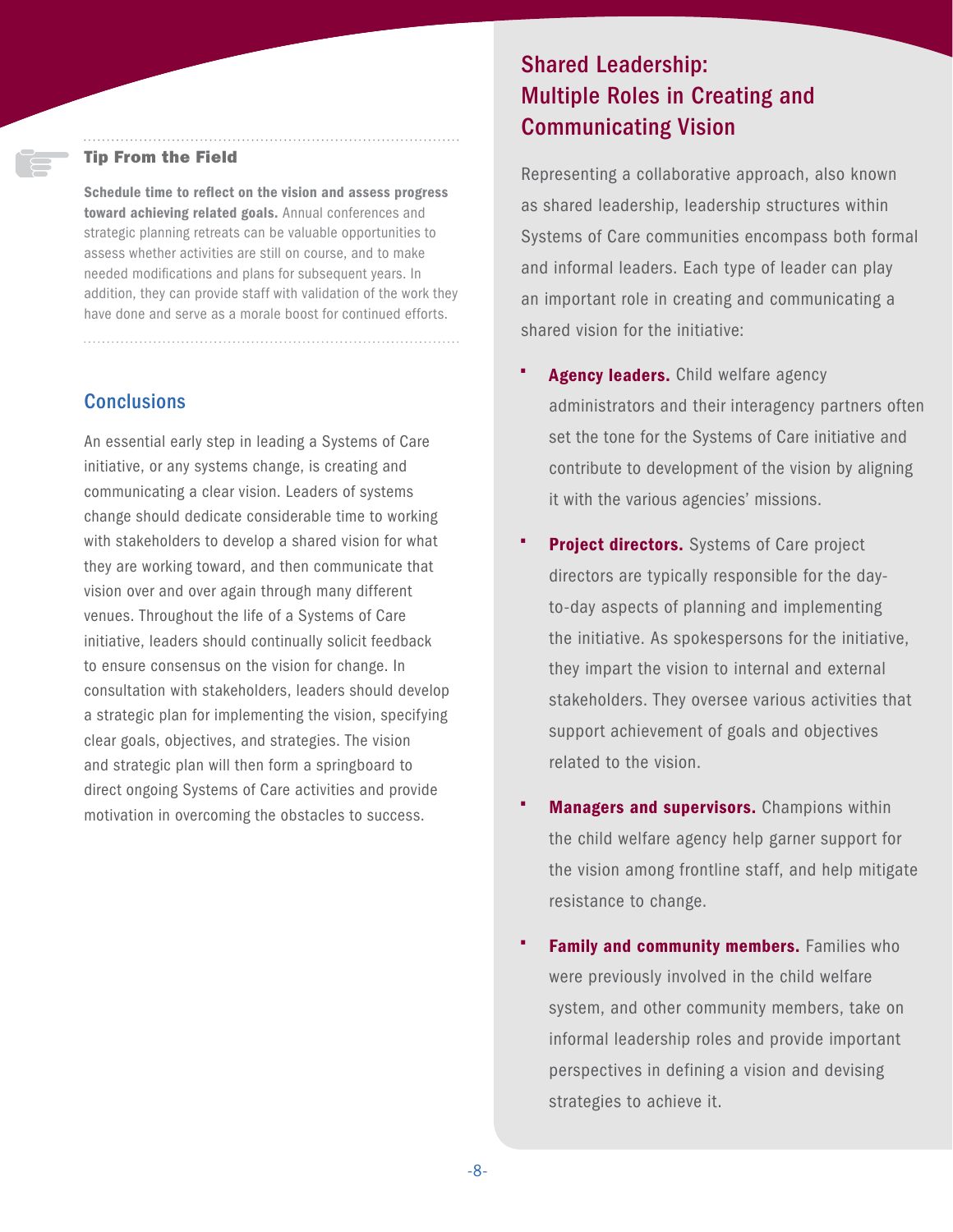## References

This publication draws primarily from:

National Technical Assistance and Evaluation Center for Systems of Care. (2010). *Leadership in the Improving Child Welfare Outcomes through Systems of Care Initiative.* Washington, DC: Children's Bureau. Available: [www.childwelfare.gov/management/reform/soc/](www.childwelfare.gov/management/reform/soc/communicate/initiative/ntaec.cfm) [communicate/initiative/ntaec.cfm.](www.childwelfare.gov/management/reform/soc/communicate/initiative/ntaec.cfm)

### Additional references:

Axner, M. (2010). Developing and communicating a vision. *The Community Tool Box.* Retrieved October 7, 2010, from [http://ctb.ku.edu/en/tablecontents/sub\\_](http://ctb.ku.edu/en/tablecontents/sub_section_main_1130.aspx) section main 1130.aspx.

Collins, D., Lowe, J., & Arnett, C. (2000). Highperformance leadership at the organization level. *Advances in Developing Human Resources*, 2, 18–45. doi: 10.1177/152342230000200203.

Frizsell, E., O'Brien, M., & Arnold, L. (2004). *Strategic Planning for Child Welfare Agencies*. Portland, Maine: National Child Welfare Resource Center for Organizational Improvement.

Garner, L. (1989). *Leadership in Human Services: How to Articulate and Implement a Vision to Achieve Results*. San Francisco: Jossey-Bass.

Heifetz, R., Grashow, A., & Linsky, M. (2009). *The practice of adaptive leadership: Tools and tactics for changing your organization and the world*. Boston, MA: Harvard Business Press.

Heifetz, R. A., & Linsky, M. (2002). *Leadership on the line: Staying alive through the dangers of leading*. Boston: Harvard Business School Press. Retrieved October 7, 2010, from [http://administration.uco.edu/](http://administration.uco.edu/documents/exe_lbsLeadershipOnTheLine.pdf) [documents/exe\\_lbsLeadershipOnTheLine.pdf.](http://administration.uco.edu/documents/exe_lbsLeadershipOnTheLine.pdf)

Hornberger, S., Martin, T., & Collins, J. (2006). *Integrating Systems of Care: Improving Quality of Care for the Most Vulnerable Children and Families*. Washington, DC: Child Welfare League of America Press. Retrieved October 7, 2010, from w[ww.cwla.org/](www.cwla.org/programs/bhd/1integrating.pdf) [programs/bhd/1integrating.pdf](www.cwla.org/programs/bhd/1integrating.pdf).

Kotter, J. (1995). Leading change: Why transformation efforts fail. *Harvard Business Review*, March-April 1995. Reprinted in January 2007. Retrieved October 14, 2010, from <http://hbr.org/2007/01/leading-change/ar/1>.

National Technical Assistance and Evaluation Center for Systems of Care. (2010). *Systems and Organizational Change Resulting from the Implementation of Systems of Care*. Washington, DC: Children's Bureau. Available from: [www.childwelfare.gov/management/reform/](www.childwelfare.gov/management/reform/initiative/ntaec.cfm) [initiative/ntaec.cfm](www.childwelfare.gov/management/reform/initiative/ntaec.cfm).

National Technical Assistance and Evaluation Center for Systems of Care. (2007). *Improving Child Welfare Outcomes through Systems of Care*. *Systems of Care: Guide for Strategic Planning*. Washington, DC: Children's Bureau. Available from: [www.childwelfare.gov/](www.childwelfare.gov/management/reform/soc/library.cfm) [management/reform/soc/library.cfm](www.childwelfare.gov/management/reform/soc/library.cfm).

## For More Information – Selected Resources on Creating and Communicating a Vision for Systems Change

#### **Publications**

National Technical Assistance and Evaluation Center for Systems of Care. (2010). *Leadership in the Improving Child Welfare Outcomes through Systems of Care Initiative*. Washington, DC: Children's Bureau. Available: [www.childwelfare.gov/management/reform/soc/](www.childwelfare.gov/management/reform/soc/communicate/initiative/ntaec.cfm) [communicate/initiative/ntaec.cfm](www.childwelfare.gov/management/reform/soc/communicate/initiative/ntaec.cfm).